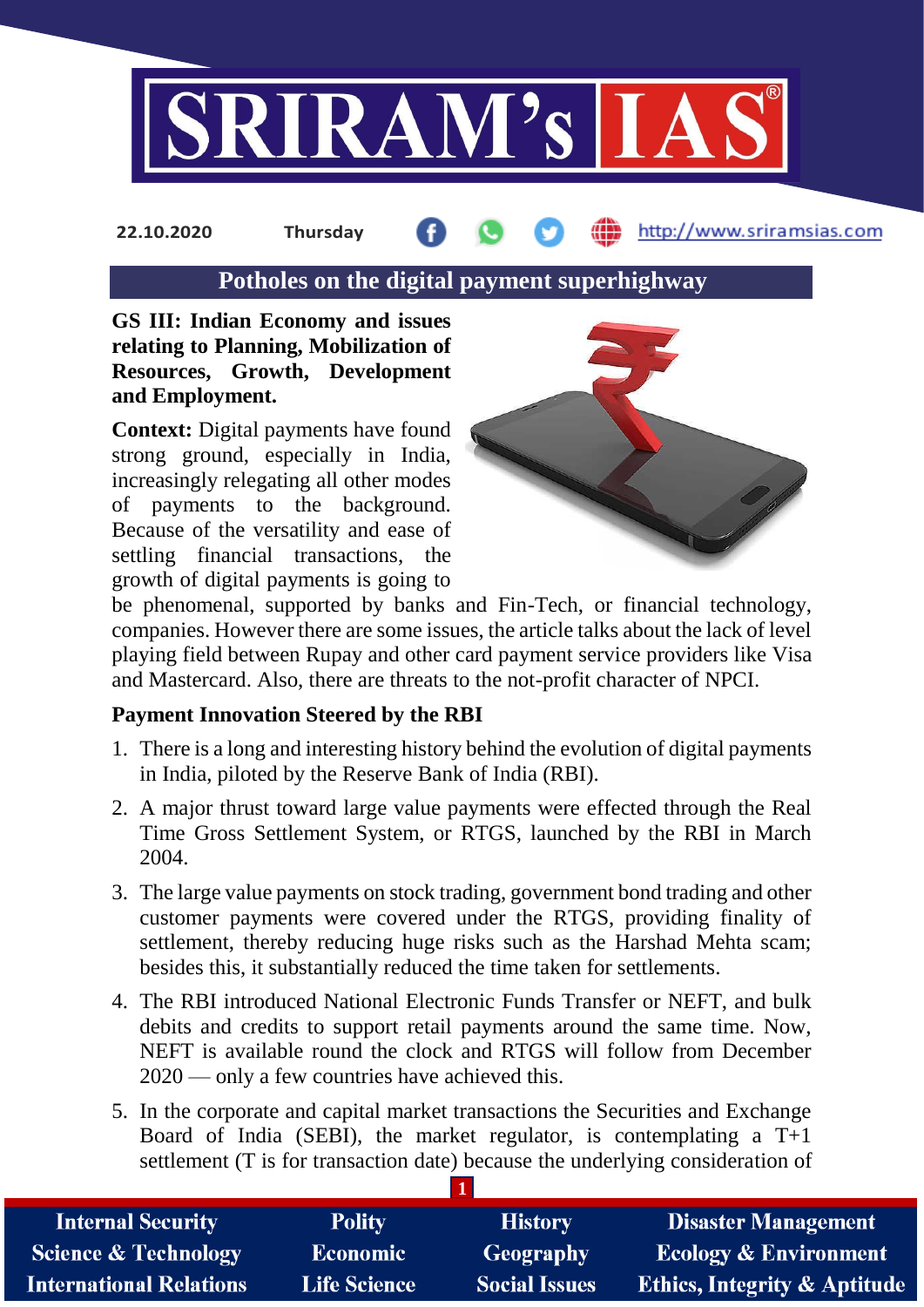

the sale proceeds of the shares gets exchanged very fast under the payments system. This is expected to attract more international capital into the Indian market, in turn, broadening and deepening the financial market.

## **An umbrella system: NPCI**

The sterling contribution of this robust payment system, especially retail payments, was reinforced with the setting up of the National Payments Corporation of India (NPCI) by 10 lead banks at the instance of the RBI in 2009. The idea of the NPCI as a not-for-profit company has appeared as an attractive proposition as payments is basically a public good. The setting up of such an umbrella organisation to build a superhighway for digital payments had a strong appeal.

## **Indicators of success**

The NPCI's success against deeply entranced formidable international players, supported by innovative technology, viz. Unified Payments Interface (UPI) and Immediate Payment Service (IMPS), is well recognised by central banks in many other countries. The Bank for International Settlement's endorsement of the NPCI model in 2019 is a major accolade. If the NPCI has gained such a rare distinction in just 10 years of its successful and path-breaking journey, we should be proud to preserve this precious jewel.

## **Caution**

There is a demand from some quarters that the NPCI should be converted into a for-profit company to withstand competition. The shareholders of the NPCI can have windfall gains too. But this will be a retrograde step with huge potential for loss of consumer surplus along with other strategic implications. Instead, like the RBI providing free use of the RTGS and other products, the strategy should be to assist the NPCI financially, either by the RBI or the government, to provide retail payment services at a reduced price (in certain priority areas). This may also help support the expansion of the payment system network and infrastructure in rural and semi-urban areas in partnership with Fin-Tech companies and banks.

## **On merchant discount rate: No level playing field**

In Budget 2020-21, the government prescribed zero Merchant Discount Rate (MDR), the rate merchants pay to scheme providers, for RuPay and UPI, both NPCI products, to popularise digital payments benefitting both customers and merchants.

| <b>Internal Security</b>        | <b>Polity</b>       | <b>History</b>       | <b>Disaster Management</b>              |
|---------------------------------|---------------------|----------------------|-----------------------------------------|
| <b>Science &amp; Technology</b> | <b>Economic</b>     | Geography            | <b>Ecology &amp; Environment</b>        |
| <b>International Relations</b>  | <b>Life Science</b> | <b>Social Issues</b> | <b>Ethics, Integrity &amp; Aptitude</b> |